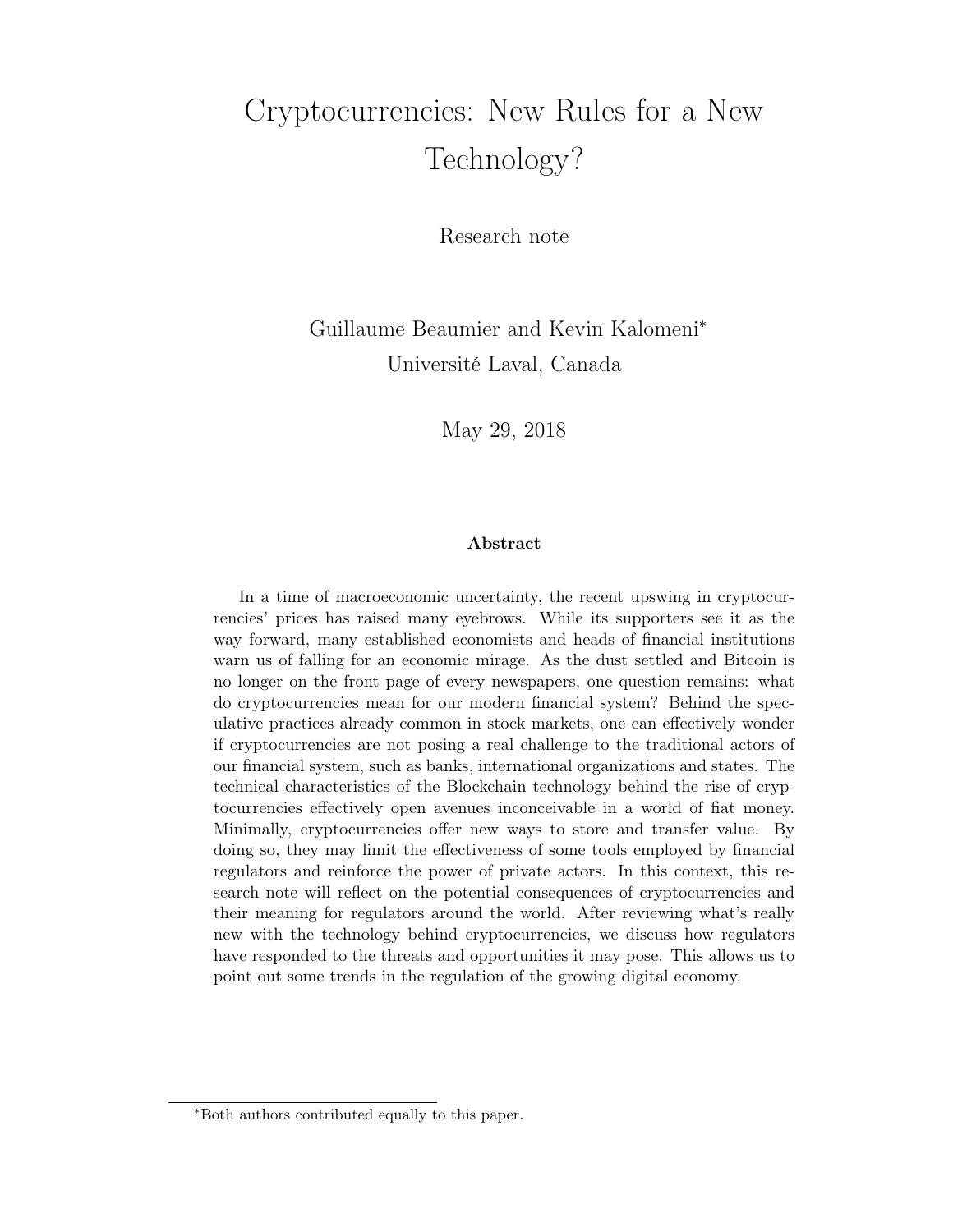## 1 Introduction

In financial circles, 2017 will go down as the year of cryptocurrencies. The dramatic upswing in their prices made them simply impossible to ignore anymore. In a matter of a few months they went from being only known by a small group of financial and technological enthusiasts to being on everyone's lips. This quick rise to prominence however did not only attract praise from political and economic observers. As cryptocurrencies now appear to be here to stay, it is important to question what do they actually mean for our modern financial system? In what way will they impact our economies and what does that mean for traditional actors like banks and states?

In this research note, we shed light on these questions by first reviewing the impact of the technology underlying cryptocurrencies. With all the buzz surrounding cryptocurrencies, there is many partial information going around. This unfortunately led to many wrong assertions being made in public debates. In order to establish a constructive reflection about the threats and opportunities posed by cryptocurrencies, we thoroughly review how the Blockchain technology works and how exactly can it affect our current financial system. Having done that, we discuss how regulators in different jurisdictions have responded to the rise of cryptocurrencies. This second part allows us to point out different trends that will probably be followed in the future.

## 2 Cryptocurrencies: in Tech we trust

Beyond all the hype and headlines, cryptocurrencies, or crypto-assets<sup>1</sup>, mainly derive their value from their use of the Blockchain technology. To understand how the latter works, it is essential to go back to the first crypto ever created: Bitcoin.

<sup>&</sup>lt;sup>1</sup>The recent expansion of the cryptocurrencies market has seen the development of many diverse business models and concepts that do not pretend to act as currencies. The term "crypto-assets" was hence coined as an overarching term that includes both types of cryptos that aim to function as a currency (e.g. Bitcoin) and cryptos that do not. To avoid any confusion, the rest of this paper will simply talk about cryptos.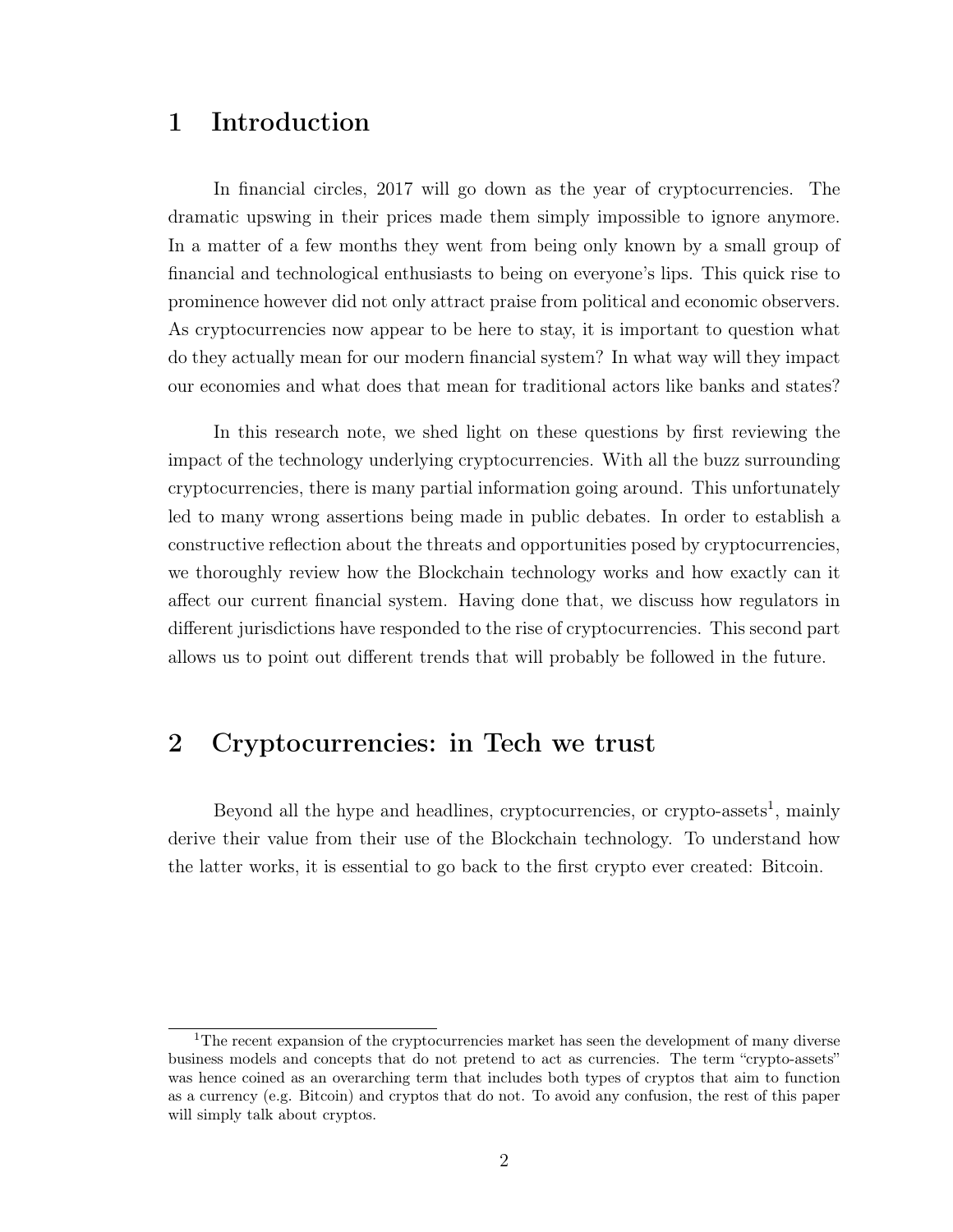#### 2.1 Bitcoin and the origins of Blockchain technology

The invention of Bitcoin, and concomitantly of the Blockchain technology, is broadly credited to the individual or group of developers behind the alias of Satoshi Nakamoto. While it is important to recognize that parts of the technological components are actually the achievement of the work of many academics in the 1980's and 1990's (Narayanan and Clark 2017: 38), the publication of the Bitcoin White Paper really laid down the ground for the development of the first electronic payment system without any central administration.

At its heart, Bitcoin is a decentralized open ledger which aims to remove the need of "trusted third parties to process electronic payments" (Nakamoto 2008: 1). The main objective driving Bitcoin, and most cryptos, is precisely to allow the safe transfer of information without any intermediate. For Bitcoin users, financial transactions are simply a form of information transfer, which do not need to be approved by a bank or any other central actor. As described in the White Paper, Bitcoin is a "chain of digital signatures" secured by cryptographic technology (Nakamoto 2008: 2).

To really understand how the technology behind Bitcoin can replace trusted third parties, it is crucial to look at one of its key components: Blockchain. Interestingly, the term Blockchain was actually never used and thus never defined in the paper of Satoshi Nakamoto. Blockchain can nevertheless be simply understood as "a database that contains all the transactions ever executed in the Bitcoin network" (Atzori 2015: 2). This record of all transactions is done through "linked timestamping". The latter is a concept developed by computer-scientists, which means: recording a document at a given time in an open ledger that is observable by all. This is achieved by creating an evidence (or events causation) of this record without revealing its content (Bayer, Haber and Stornetta 1993).

In such a system, the security is derived from the impossibility to modify the information recorded on a Blockchain. For Bitcoin, this means that all transactions are irreversible. Once a transaction is recorded into the Blockchain, it is effectively almost impossible to reverse it. While this may be scary for everyday consumers, it is an essential feature for the system to work properly. It prevents the infinite duplication of digital coins and, concomitantly, the possibility for someone to double-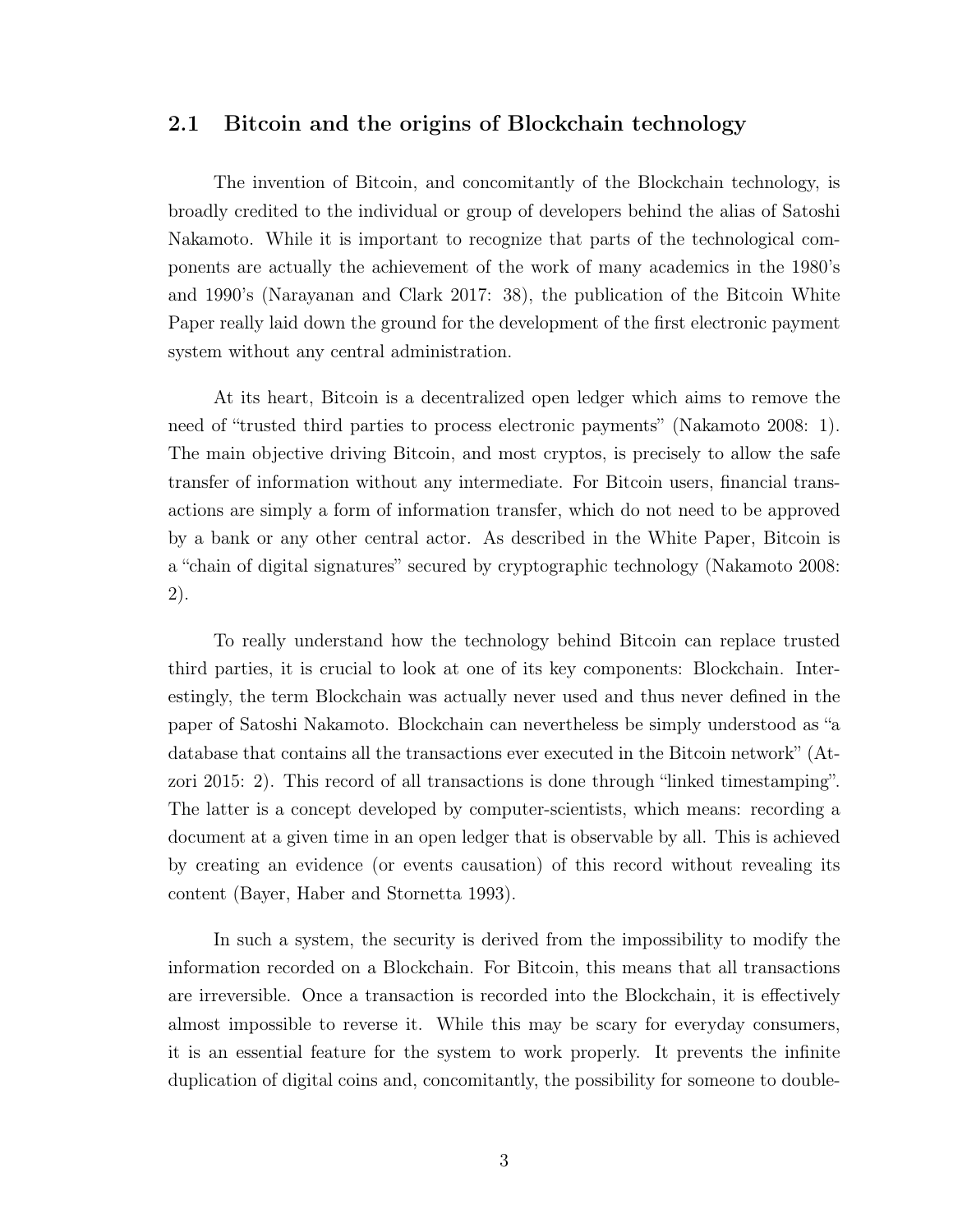spend its money<sup>2</sup>. While banks ensure that this does not happen in the current financial system, the open ledger and timestamping of the Blockchain technology do it in the world of cryptos. Despite its importance, Blockchain is however not enough to create value for cryptos. Two other features need to be mentioned to understand why cryptos can really have a disruptive impact for the economy: decentralization and proof of work.

One of the key element of Bitcoin is the decentralized nature of the open ledger that record all transactions in the network. All transactions recorded in the Blockchain are open for scrutiny by all participants. Instead of having a central authority, which owns the physical and virtual nodes of the network and creates private channels of communication for processing transaction, everything is open in Bitcoin (Pilkington 2015: 13). The channels for processing transactions are visible as well as the code behind them. As such, anyone in the network can check the validity of any transactions. Cryptographic functions are again employed to guarantee the inviolability of the system.

To describe shortly how the cryptographic technology works, transactions are being recorded along time, one after the other, following a linear pattern and in blocks of data all protected by a hash. A hash is a cryptographic algorithm impossible to revert. The blocks are moreover structured following a merkle tree as depicted in figure 1.



Figure 1: Example of Merkle Tree (illustrated by David Göthberg)<sup>3</sup>

<sup>2</sup>The "double-payment issue" was actually one of the main problem that Satoshi Nakamoto was trying to solve in its White Paper.

<sup>&</sup>lt;sup>3</sup>Image retrieved from Wikipedia on May 24th, 2015: https://en.wikipedia.org/wiki/Merkle\_tree.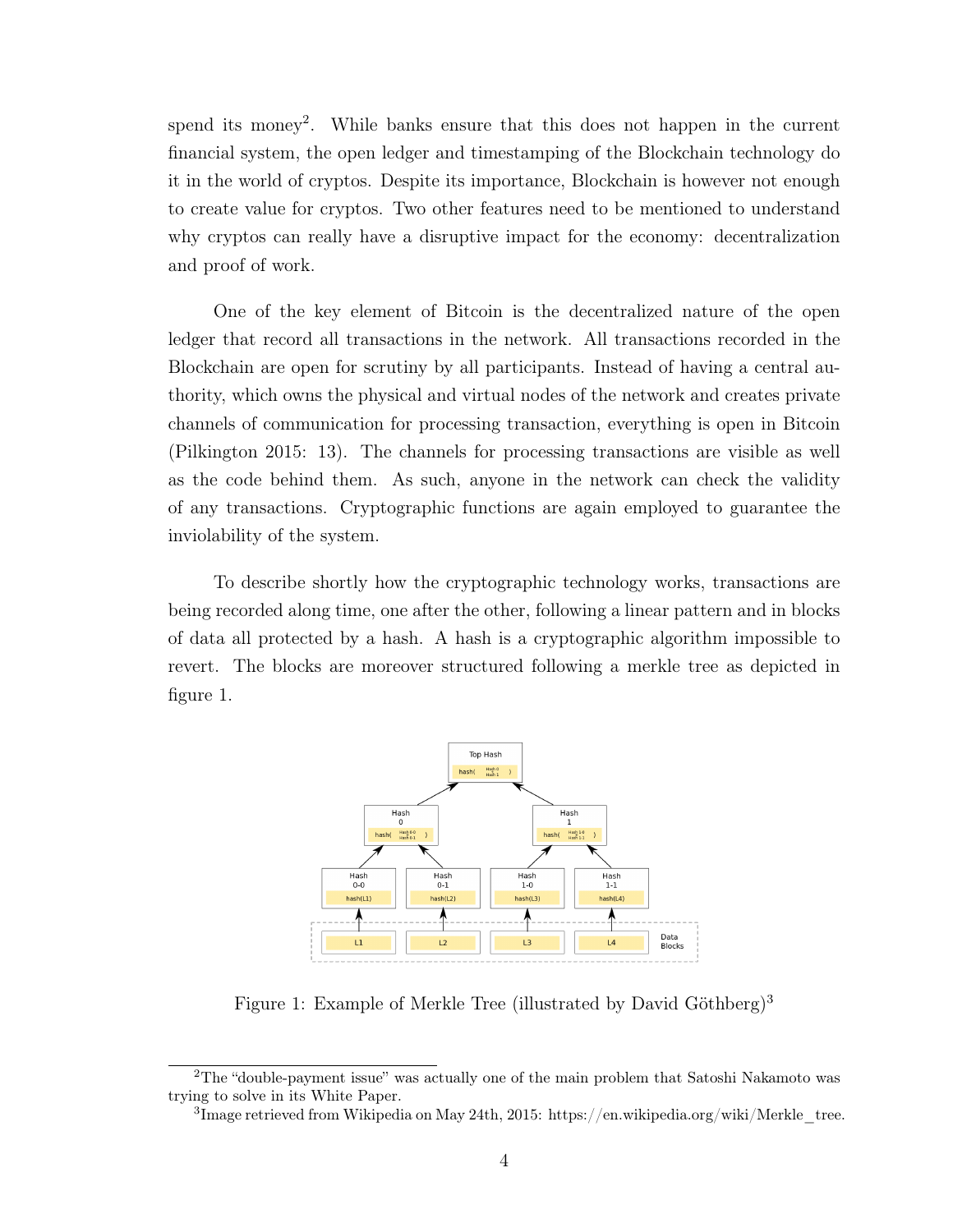In short, this merkle structure signifies that each parents blocks are divided in children blocks also containing their own hash. The hash of the parents are the digest of the children (Narayanan and Clark 2017: 39). This technically means that if you know the hash of the parent block of data, it is possible to obtain the information from all its children blocks. Moreover, any changes to the information in a previous block (transactions in the case of Bitcoin) would have to alter the entire tree. This makes changes particularly difficult and information easy to access even when only knowing the latest transaction. Lastly, it must be mentioned that a nonce, an arbitrary 32 bits' number, is added in each block and used to solve the mathematical puzzle behind the hash. This is illustrated by figure 1 below.



Figure 2: Longest Proof-of-Work Chain (Nakamoto 2008: 5)

Besides the innovative features of blockchain and the decentralized nature of Bitcoin, one important question remains: why should people invest in making this system work beyond the fact they could use it too? In effect, Bitcoin can only function if some people accept to spend their computing power to solve the mathematical puzzles allowing new transactions to be added to the blockchain. In other words, for Bitcoin to work, there must be people offering their computers to validate the transactions of others.

Proof of work (PoW) is the economic incentive behind it. It encourages certain participants of the Blockchain not transferring money to instead "mine blocks"<sup>4</sup>. By mining, they try to solve the mathematical puzzles behind the hash protecting the

<sup>4</sup>The expression of mining was adopted in reference to people who used to mine to find value in gold or other precious metals. In effect, miners are currently mainly paid by receiving new Bitcoin. It is however important to note that they are also receiving a transaction fee, which will remain their sole source of revenue after all bitcoins will have been emitted in 2140.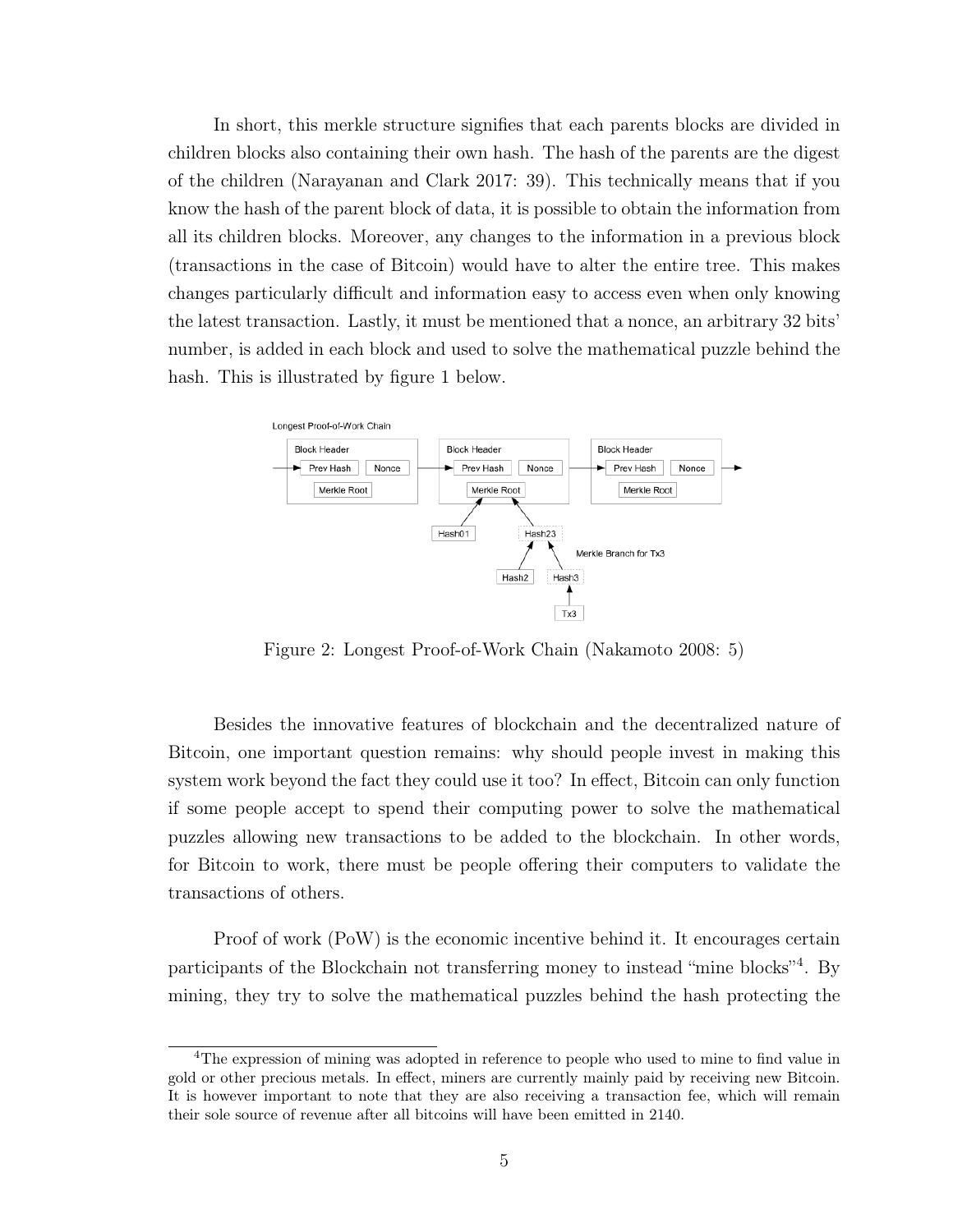integrity of the Blockchain. In the event that they succeed and find the value corresponding to the cryptographic hash of a transaction block, they are rewarded with the token of the cryptocurrency they are mining for (e.g. Bitcoin). The system continues with the validation of the first block, followed by the mining of another block, which is the signal for the record acceptance of the first block in the Blockchain (Nakamoto 2008: 3).

The emphasis put on miners as validators and extractors of value runs however the risks that some of them turn "rogue" and attempt to hack the system by validating false transactions for their own benefits. To prevent this scenario, the system plan that for a block to be validated or reverted more than 50% of the central processing unit (CPU) power of the entire network is necessary to alter the code. The whole Proofof-Work process will have also to be done to revert the older transactions (Nakamoto 2008: 3). This is not without a cost as the more time is spent in the mining process and block addition, the harder and more expensive it becomes to revert it. In the end, a full-scale attack of the honest chains would bear such a cost that it would remove all profits incentives to go "rogue".

The structure of Bitcoin just described laid out all the premises at the foundation of our current understanding of Blockchain. That being said, since the publication of the Bitcoin White Paper by Satoshi Nakamoto, the industry has considerably evolved and several debates have emerged, such as on anonymity/pseudonymity and centralization/decentralization. The next section will review these at greater length before looking at the regulatory responses that rise of cryptos have attracted.

#### 2.2 The Crypto Industry and its Debates

Contrary to common belief, Bitcoin is not anonymous. It is rather a pseudonym based system. Users' identity is created by emitting a public key, composed of a list of numbers and letters which serve as an address to send or receive funds. However, as it is a decentralized system, all transactions under this key are open for scrutiny from everyone in the network. It is hence theoretically possible by recouping data to identify who is behind an address. It would obviously be impossible to know it for sure, but it is a possibility. These flaws in the Bitcoin system have led to the development of cryptos, such as DASH and Monero, which are specifically designed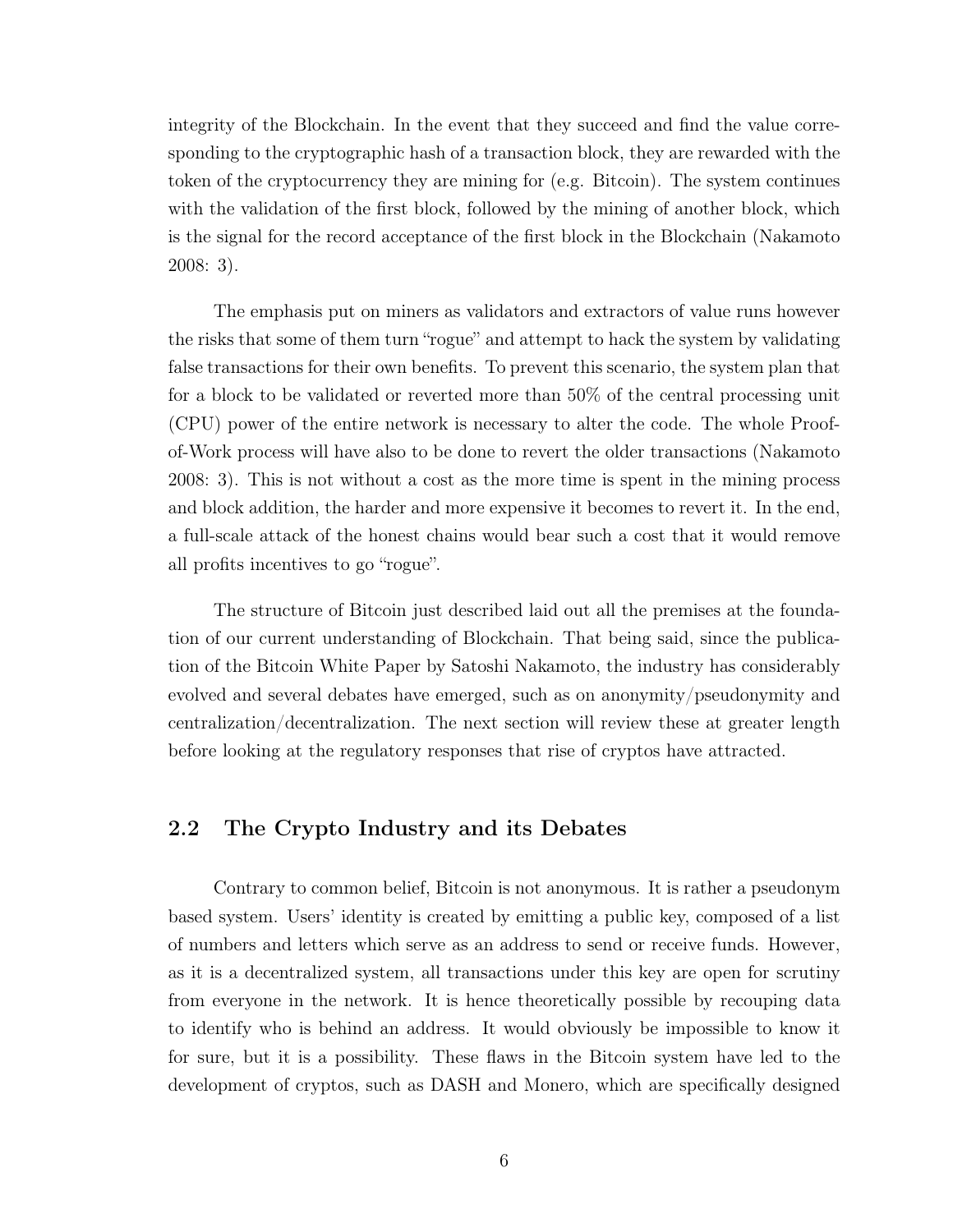to guarantee the anonymity of the users through various technological features of their respective Blockchains. This is notably done by splitting transactions.

Moreover, in most crypto projects, including Bitcoin and Ethereum, the programming code is chosen through a consensus protocol. This means that programmers can put forward new lines of code to improve a specific Blockchain, but they will not be able to force anyone to actually use it. This is an essential characteristic of the decentralization feature at the core of the agenda of most cryptos. It remains that certain nodes or individuals dispose of a larger influence than others such as Vitalik Buterin, co-founder of Ethereum. Some cryptos have also deliberately decided to adopt a centralized strategy in order to facilitate cooperation with existing financial institutions. An instance of this strategy is Ripple  $(XRP)^5$ , which was specifically designed to facilitate payment within the preexisting payment structure to de facto compete with previous established player (e.g.: SWIFT).

Other challenges which have prevented the massive adoption of cryptos are the costs and time of transactions. As seen in Figure 3, the average transaction fee peaked in December 2017 as more and more people wanted to buy Bitcoin. Such shortages are however to be expected with the introduction of a new technology and the rush of attention that Bitcoin got in the space of a few months. Moreover, technological ongoing improvements such as the development of the Lightning Network<sup>6</sup> by Bitcoin developers and sharding<sup>7</sup> by Ethereum's co-founder, Vitalik Buterin, have the potential to solve this issue in the long term and build the necessary infrastructure for accommodating large number of users. This simply reminds us that we are only still at the beginning of the history of cryptos.



Figure 3: Bitcoin Average Transation Fee (USD), bitinfocharts.com

 ${}^{5}$ For more information on Ripple, see: https://ripple.com/insights/the-worlds-biggest-bankslead-the-Blockchain-charge/

 ${}^{6}$ For more information about the lightning project, see: https://lightning.network/

<sup>7</sup>For more information about the sharding project, see: https://medium.com/prysmaticlabs/how-to-scale-ethereum-sharding-explained-ba2e283b7fce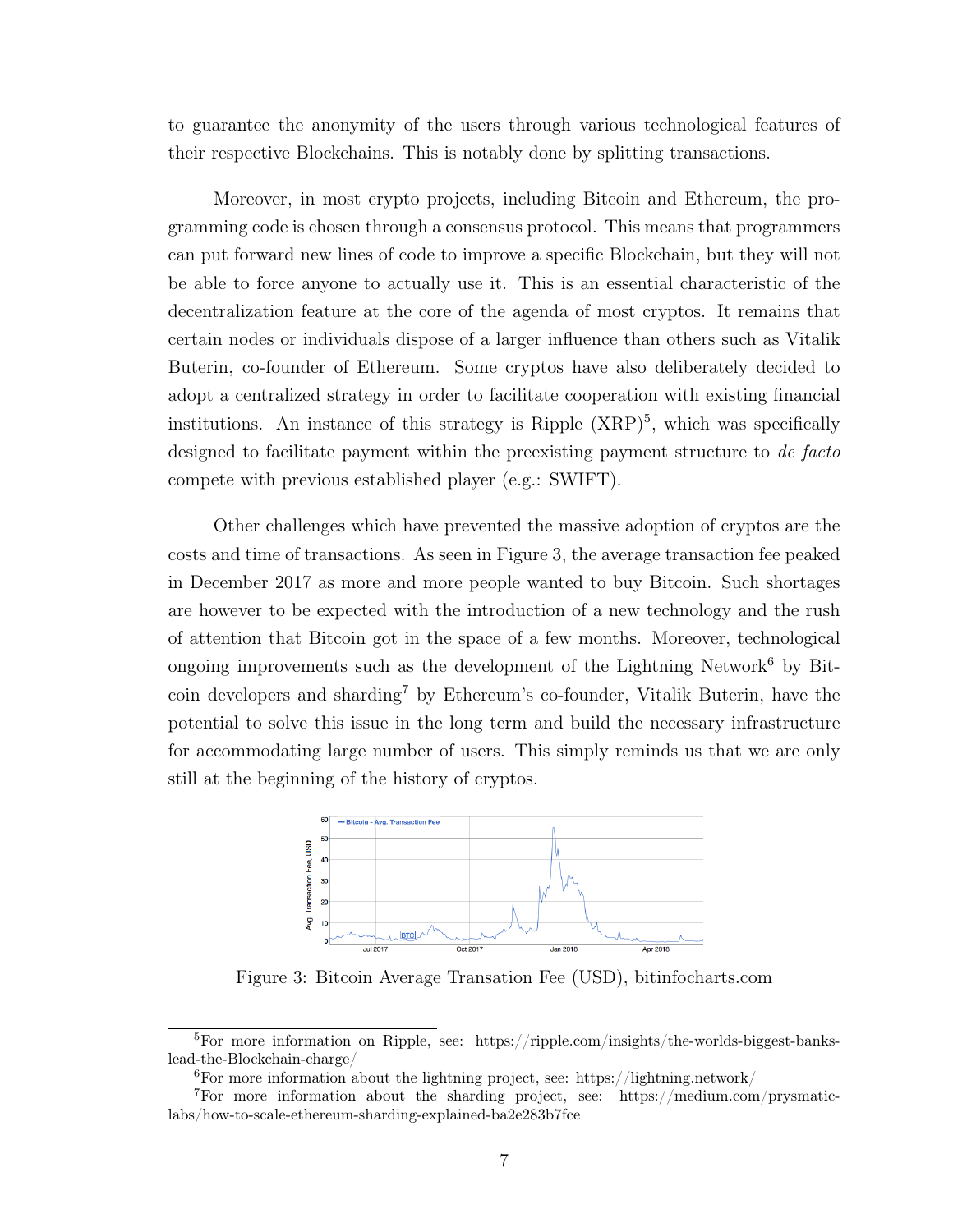The energy consumption is also a recurrent criticism addressed to Bitcoin (Böhme et al. 2015: 214) and the crypto industry as a whole. With the rise of interest in crypto markets, this issue actually became so important that Bitcoin was often accused of becoming an issue for sustainable development and climate change. The high energy consumption rate is a consequence of the PoW consensus system, which required a large amount of computing power and hence electricity. While this issue remains prominent, propositions to switch from a PoW to a Proof-of-Stake system (PoS) may contribute to solve this challenge. The main difference from PoW is that in PoS the miner is not chosen by solving a mathematical puzzle but rather on the amount of wealth (number of token) he puts at stake. His incentives to do so is not derived from mining blocks but rather to collect transaction fees from validating transactions. In the event that he would turn "rogue" and start validating false transactions, he would be punished by the network by losing parts or the entirety of the stake that he put into the network. It is hence in its interest to remain loyal. This new system should significantly reduce the amount of electricity needed for the system to work. This change could also be quickly adopted, contrary to what some people think, as Vitalik Buterin, co-founder of Ethereum (ETH), for example already announced the roadmap of ETH toward partly switching to a PoS system<sup>8</sup>.

Interestingly, despite that crypto and sustainable development are often seen in opposition, they may actually play a complementary role in the near future. Contrary to most economic activities, crypto mining does not need to work during energetic rush time and look for places with cold temperature and the lowest electricity prices. An agreement can be found with providers of sustainable source of energy which often suffer from the limitation of batteries and the irregularity of their supply (i.e.: solar exposition and wind). As crypto do not have the same requirements than most energy consumers, such as factories, public utilities or households, a differentiated sequential supply of energy would not be problematic. This kind of synergies between the two sectors could enable the creation of decentralized industrial/energetic clusters, where supply of renewable energy would be financed by crypto companies. For the latter, this combination would guarantee their electric supply at low cost.

Beyond technical elements, it is necessary to look at the future impacts that crypto may have in political economy. Its implication is not benign as it clearly

<sup>8</sup>For more information see: https://www.coindesk.com/ethereums-big-switch-the-new-roadmapto-proof-of-stake/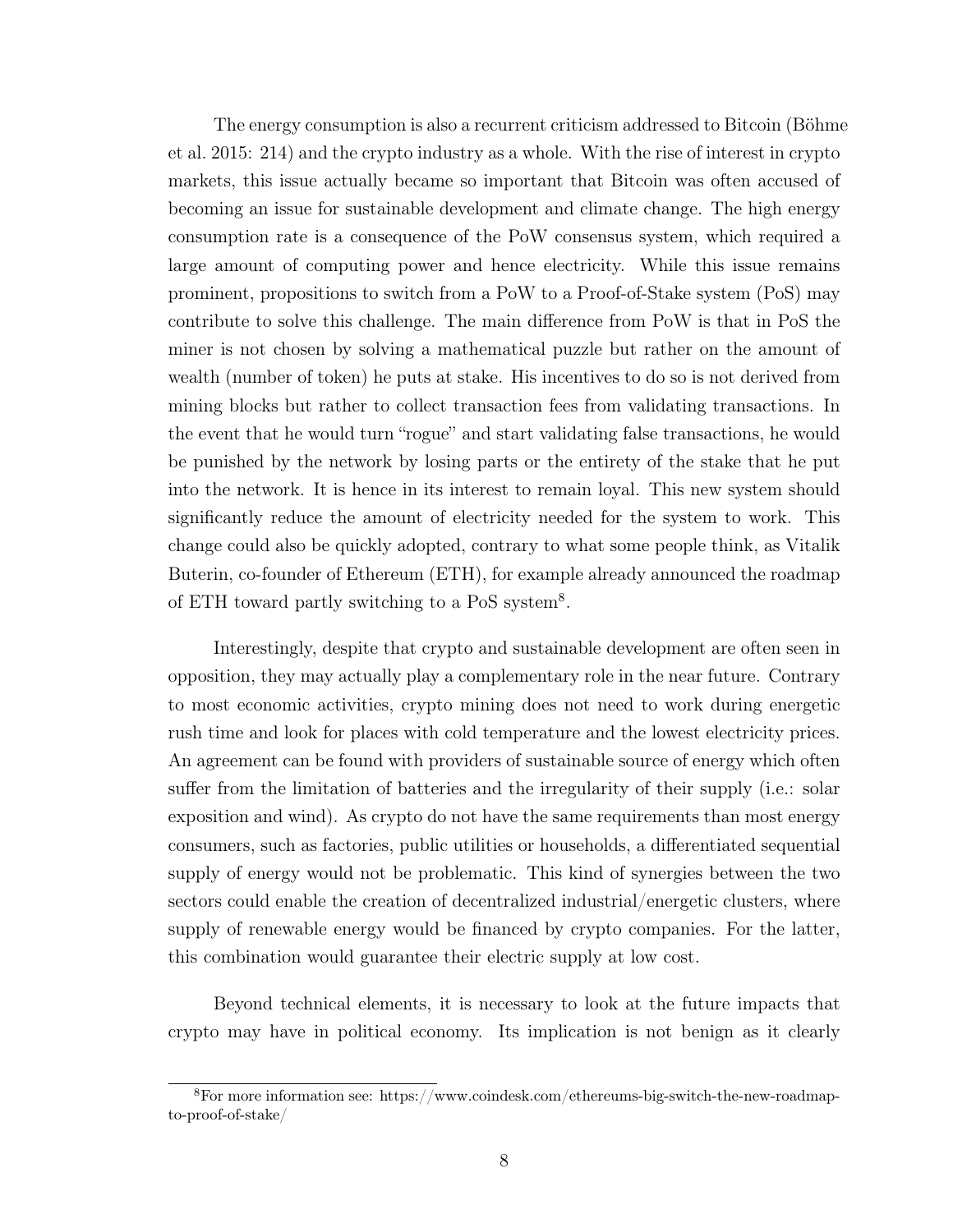touches on certain key competences of states, especially in monetary policy. Among the vast majority of the crypto companies, the emission of token is limited. Only a certain amount of token can hence be created. For example, there will never be more than 21 millions Bitcoin on the market. This feature makes these assets fundamentally de-inflationary over time with a constant increasing demand curve. As the prices rise, no authority can decide to compensate it by creating suddenly more tokens. One of the long term consequences is that this class of assets can be particularly attractive for a large strand of actors as their values cannot be subject of devaluation policy from central banks.

The recent case of Iran is exemplary. More than 2,5 Billions USD were moved outside the country using crypto, following the USA denunciation of the nuclear disarmament treaty<sup>9</sup>. In the near future, central banks will not have the same leeway to proceed through re-structuration plans, such as during the Euro crisis in March 2013 with the levy imposed by the Troïka (EU, ECB, IMF) on deposits over 100'00 Euro in Cyprus Banks. Bank accounts' holders and investors could in the future resort to crypto as an insurance investment in case of a similar major crisis, as witnessed in 2008 and in Europe in 2011.

Furthermore, the role of banks for investment loans and initial public offering (IPO) will also be severely affected in the future. Instead of going through major financial institutions to raise capital by emitting stocks, technological companies will have the opportunity to go through initial coin offering  $(ICO)^{10}$ . By issuing coins rather than stocks, voting power do not leave the company and IPOs banking fees are saved, rending the operation even more profitable. ICOs, when opened to the public, allowed a larger public to invest by buying coins, without required minimum amount due to the divisibility of a token. The smallest unit of a Bitcoin is for instance 1 Satoshi, which correspond to 0,00000001 BTC. An ICO well publicized can hence create a hike of the price and increase the use of the token, which will make the company even more profitable.

But, this all lead to another question: what are the uses of coins or tokens? The token will often, although not in all cases, be the mean through which the services

 $9$ For more information, see: https://cointelegraph.com/news/iran-sanctions-citizens-use-cryptoto-move-25-bln-out-of-country

 $10$ Far from being hypothetical, many companies have already started to do so in the last couple of years.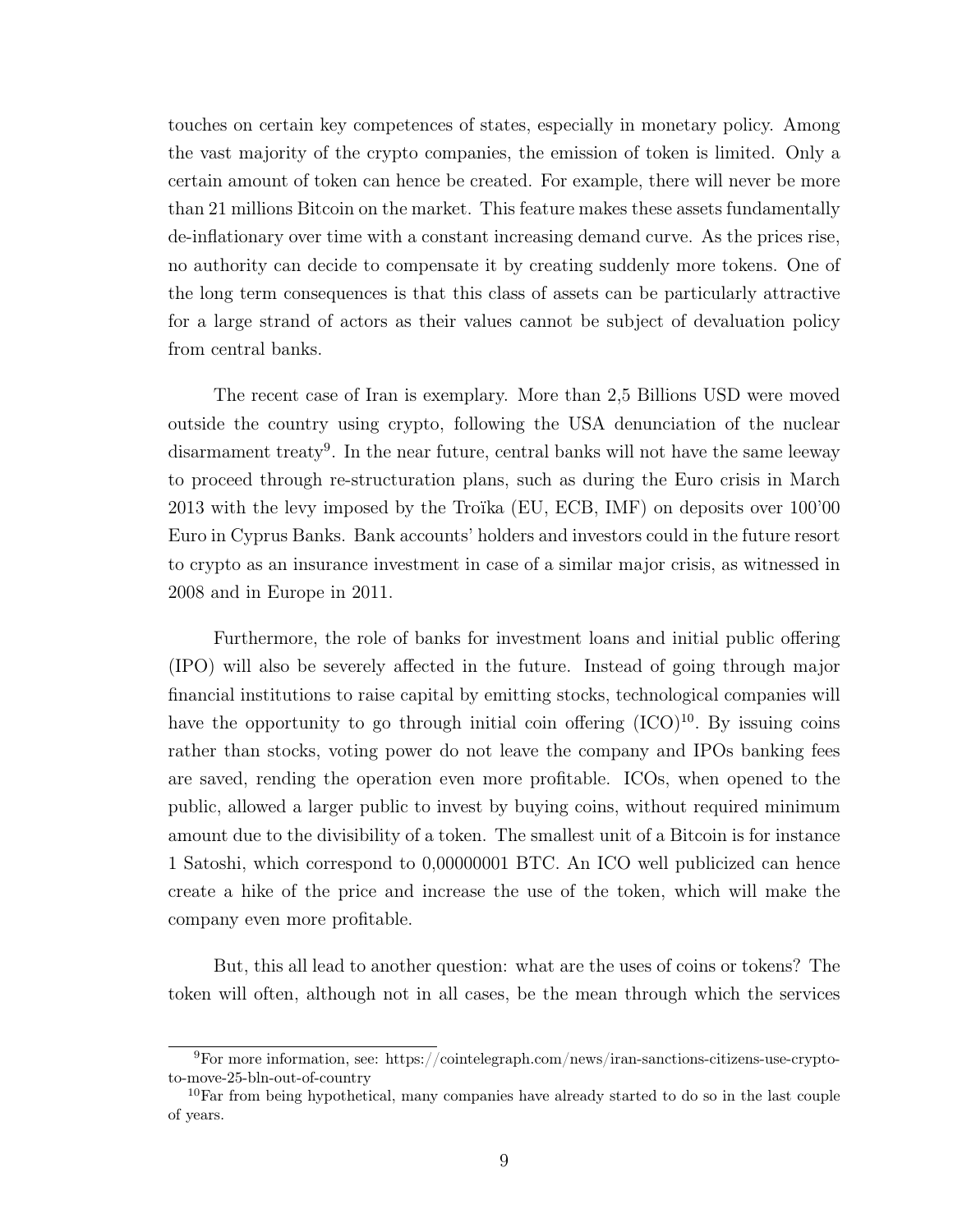could be accessed. In fact, in order to purchase the technological service of a specific company, a consumer will have to use the related token to do so. While the coins' value are currently often derived from speculation in exchange platform, in the long run the prices will be linked to the use rate of a coin. This explains partly why certain coins run such a high pike of prices, as some investors are speculating that this specific coin will become a key component of the new crypto economy.

In terms of services provided, they ranged from assuring transparency in the supply chain, renting CPU power, to making certain current financial assets more liquid and tradable such as airlines miles or supermarkets fidelity points. This is also another reason why decentralization and transparency are so important for cryptos and Blockchains. This allows them to be interoperable. Without it, they would lose crucial share of the value created by these technologies. Noteworthy, the interoperability of cryptos could also empower consumers and increase their purchasing power. Indeed, consumers would be able to sell the service's token they do not need anymore, to buy the one that they currently want, all of that without any bottlenecks. Transparency play the role of safeguards in this system, assuring that everyone benefits similarly from the same service's access and token supply.

This closes our section on Bitcoin and the crypto industry. The next section will dive deeper into the global regulatory answers that emerged from the rise of this new sector and discuss its divergences and consequences for the global and domestic economic system.

### 3 Regulatory responses

The rise in popularity of cryptos obviously did not go unnoticed in governmental offices around the world. If 2017 was the year where cryptos prices burst, 2018 could well be the year of their regulation. In effect, multiple agencies around the world have started to look at how they can regulate crypto markets. As of now, regulatory responses have however been mixed. While some governments have adopted a positive stance towards cryptos, many have held that they represent a systemic threat to the global economy. In the rest of this paper, we discuss how different states have thus responded to the impact of cryptos on their monetary sovereignty and their financial markets.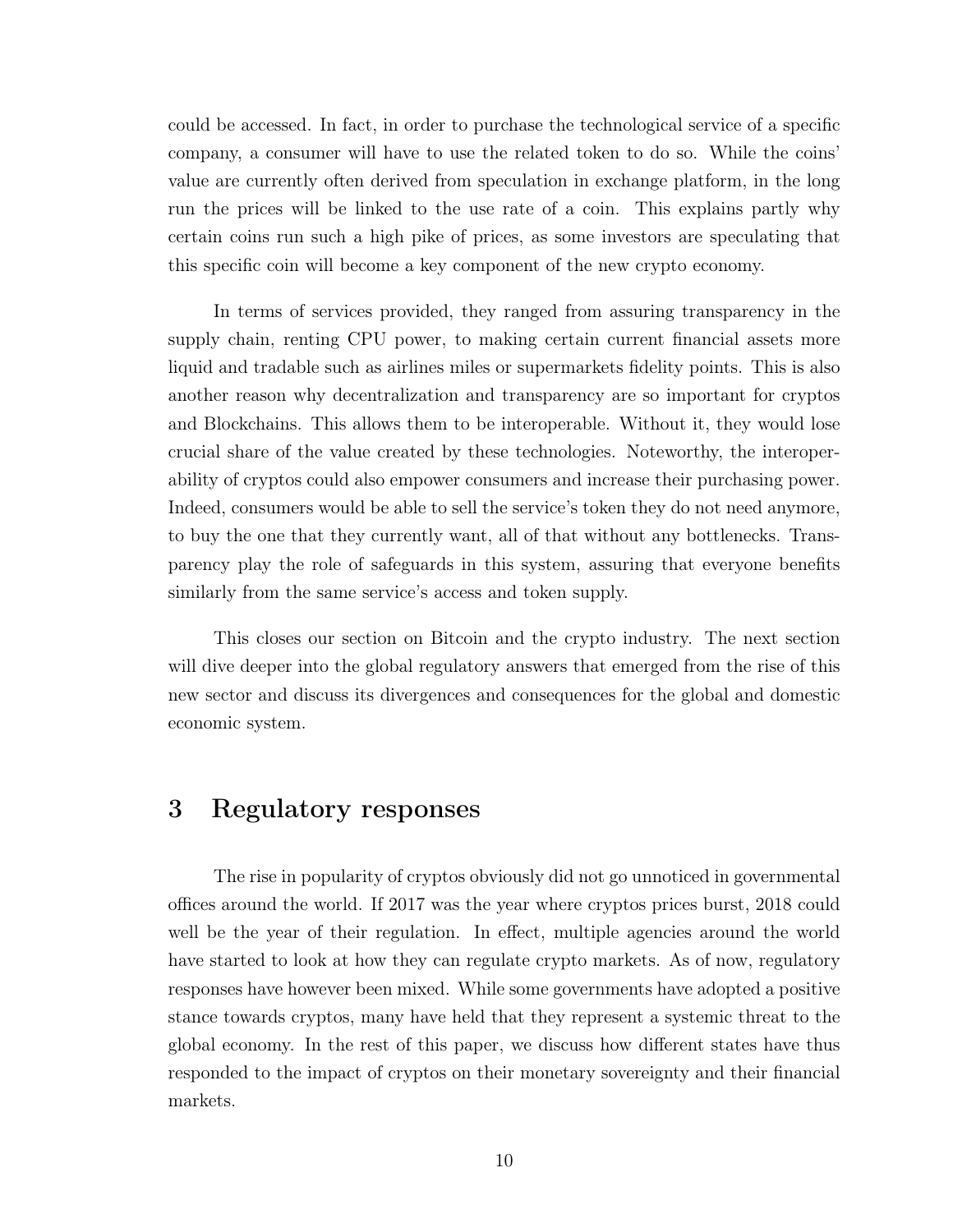#### 3.1 Monetary sovereignty

One of the first concern for states arising from the development of cryptos was obviously related to their monetary sovereignty. In our modern economic system, states hold the exclusive power to print banknotes and mint coins. In practice, private banks play an important role in the creation of money, but states remain at the heart of this process. Cryptos, and chiefly Bitcoin, however reminded us this not need to be so.

As a side note, it is worth keeping in mind that cryptos are far from the first attempts to create non-governmentally backed currency. In recent years, there was notably a surge of interest in "local currencies". The latter are developed in smallgeographic area to foster local economic activities. The obvious difference with cryptos is that they can reach a much broader audience by using cryptography to solve the trust issue between its users. Bitcoin is a prime example in that respect as it is now traded all over the world.

It is precisely this capacity of cryptos to be used on a large scale, which pose a real threat to state's monetary sovereignty. Unsurprisingly, many states thus reacted quite negatively to the idea that cryptos could be used as an alternative to their national currencies. Regulators in the  $US^{11}$ , the  $UK^{12}$  and the  $EU^{13}$  notably clearly affirmed that cryptos were not legal tender and were nowhere near to be equivalent to their national currencies.

While regulators in most countries have followed the leadership of these three jurisdictions, some have adopted a different stance. Japan, for one, has adopted amendments to its Payment Services Act, which consider that some cryptos can be considered as methods of payment<sup>14</sup>. As indicated by Yuzo Kano, head of the Japan Blockchain Association, this does not mean that Bitcoin or other cryptos have

<sup>&</sup>lt;sup>11</sup>As early as 2013, the U.S. Federal government through one of its agencies maintained that cryptos were not real currencies (U.S. Federal Department of Treasury's Financial Crime Enforcement Network 2013).

<sup>&</sup>lt;sup>12</sup>This year, Mark Carney, Governor of the Bank of England, recalled that "only sterling is legal" tender in the UK" (2018: 6).

<sup>&</sup>lt;sup>13</sup>In response to the project of Estonia to create its own crypto, Mario Draghi emphasized that that the euro is the only currency of the Eurozone in a press conference (2017).

<sup>14</sup>An english summary of the amendments can be found on the following website: https://www.dlapiper.com/en/japan/insights/publications/2017/12/japan-regulatory-updateon-virtual-currency-business/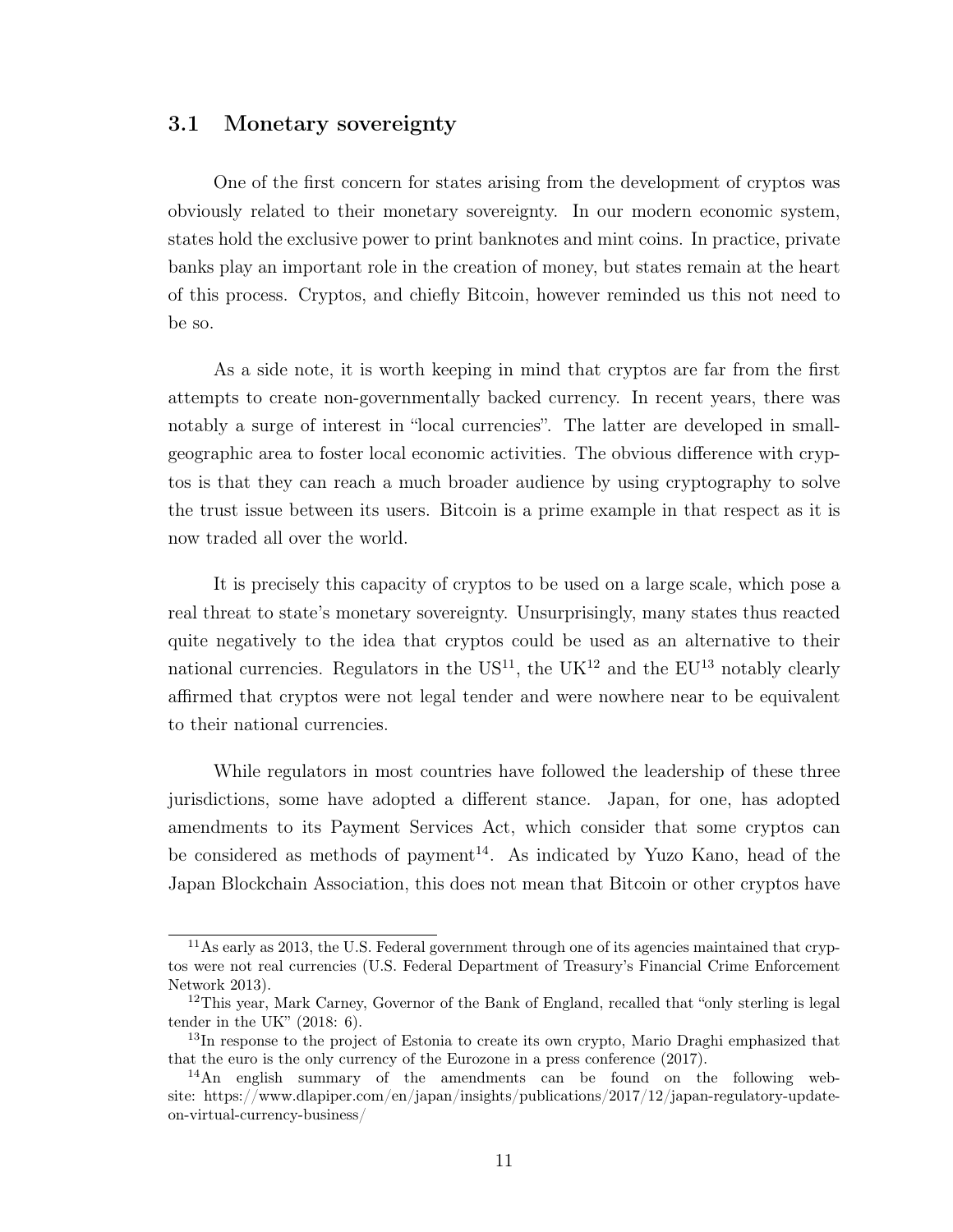acquired the status of legal tender<sup>15</sup>. As such, no sellers are obliged to accept a payment in cryptos. Yet, the recognition of cryptos as a legal method of payment helped the adoption of payment in Bitcoins by many retailer stores in Japan.

Other countries went even further by starting to develop their own cryptos. As of now, Venezuela is the only one to have officially launched one (the Petro), but others like Russia<sup>16</sup>, China and Estonia have shown interest in doing the same. For Venezuela and Russia, their support for cryptos clearly follows their desire to undermine the hegemony of the US dollar. In the midst of an economic crisis, the launch of the Petro by Venezuela was notably a way to circumvent American sanctions and get an influx of foreign capital. More recently, in the midst of the American decision to review, and in the end exit, the nuclear deal, the Iranian government maintained that it was also looking into the possibility to develop its own crypto. With the threat of facing new economic sanctions hanging on over their head, this is a clear attempt to circumvent them as Venezuela tried to do. It remains to be seen how effective those state-backed cryptos will be in doing that in the long term, but it is interesting to note that they might limit the structural power that the US held with the domination of the US dollar since the end of the Second World War.

Meanwhile, in China, there is both an interest in the economic potential of cryptos and concerns over their possible impact on the current financial system. China particularly dislikes the idea of a currency not backed by a government as it can ease fraud, capital outflows, tax evasion and, perhaps most importantly, secrecy. As a result, China has banned the sell and purchase of cryptos on its territory. At the same time, they view quite positively the capacity of cryptos to ease the development of mobile payments and thus significantly reduce transaction costs. The People's Bank of China (PBOC) went as far as running tests to launch its own crypto. Chinese authorities have however indicated that the introduction of a Chinese's crypto will only be done when they will be sure that it would not entail excessive speculation. For now, stability and state control are thus the two main imperatives for the Chinese government.

<sup>&</sup>lt;sup>15</sup>For his analysis of the most recent Japanese amendements to its Payment Services Act, see: https://www.coindesk.com/japan-new-heart-bitcoin/

<sup>16</sup>Reports indicate that Russia helped Venezuela to develop the Petro.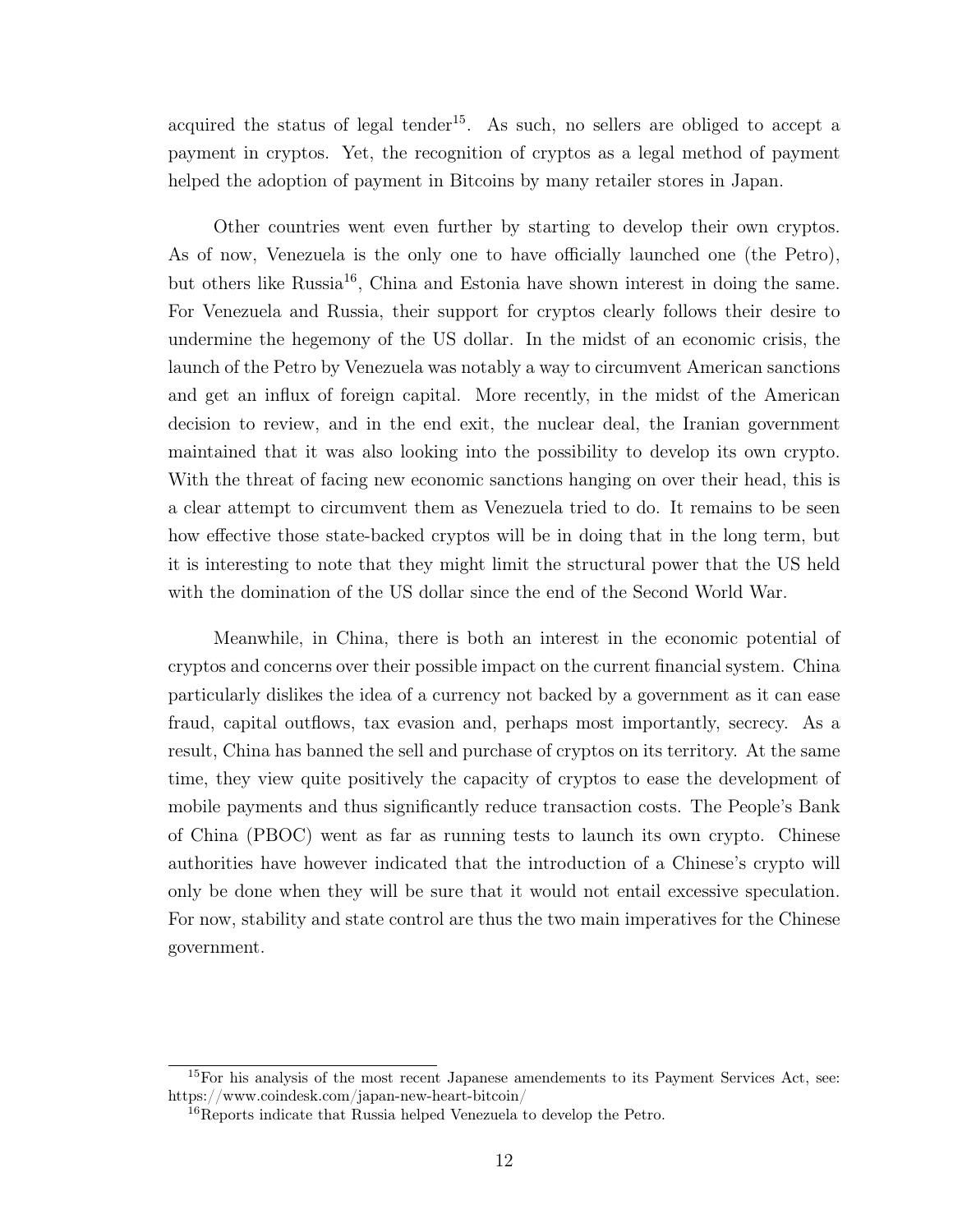Estonia has finally been keen to complete its e-residency project with the development of a crypto ('Estcoin')<sup>17</sup>. In effect, the Estonian government strongly believes that the future of its economy depends on its ability to harness the power of digital technology. As a member of the Eurozone since 2011, Estonia was however sharply criticized by Mario Draghi, President of the European Central Bank, for trying to develop what he perceived as a rival currency to the Euro. Since then, the leader of the Estcoin project has held that the aim is not to develop an alternative currency to the Euro, but mainly to allow companies to raise funds digitally<sup>18</sup>. Yet, it is unclear what would happen if Estonia launched its crypto.

Apart from these reactions, the rise of cryptos however did not lead to major (if any) changes in the monetary policy of most states. This is mainly due the fact that cryptos still unsatisfactory fulfill the basic tasks of money. As Mark Carney recalled in its recent discussion on the future of money, money should generally serve as a store of value, a medium of exchange, and a unit of account (2018: 3). As of now, cryptos' volatility and lack of critical mass however impede them from doing any of these effectively. The development of new technology and procedures (e.g.: sharding or proof-of-stake) might well change this, but for now cryptos are actually more investment assets than real currencies. Concomitantly, it also explains why most states' regulatory responses were directed towards financial issues raised by cryptos as discussed in the next section.

#### 3.2 Financial regulation

Despite their current limited capacity to act as currencies, cryptos have increasingly been perceived as legitimate assets. To be clear, many cryptos remain highly speculative and risky investments. The possibility of making significant profits and the future transformative potentials of the underlying technologies have however attracted the attention of several mainstream investors. This rise in importance of cryptos even led Deutsche Bank to list a Bitcoin crash as a significant threat for the global economy in 2018.

<sup>17</sup>For more information about the Estcoin, see: https://medium.com/e-residency-blog/estoniacould-offer-estcoins-to-e-residents-a3a5a5d3c894

<sup>18</sup>For his entire statement, see: https://medium.com/e-aresidency-blog/were-planning-to-launchestcoin-and-that-s-only-the-start-310aba7f3790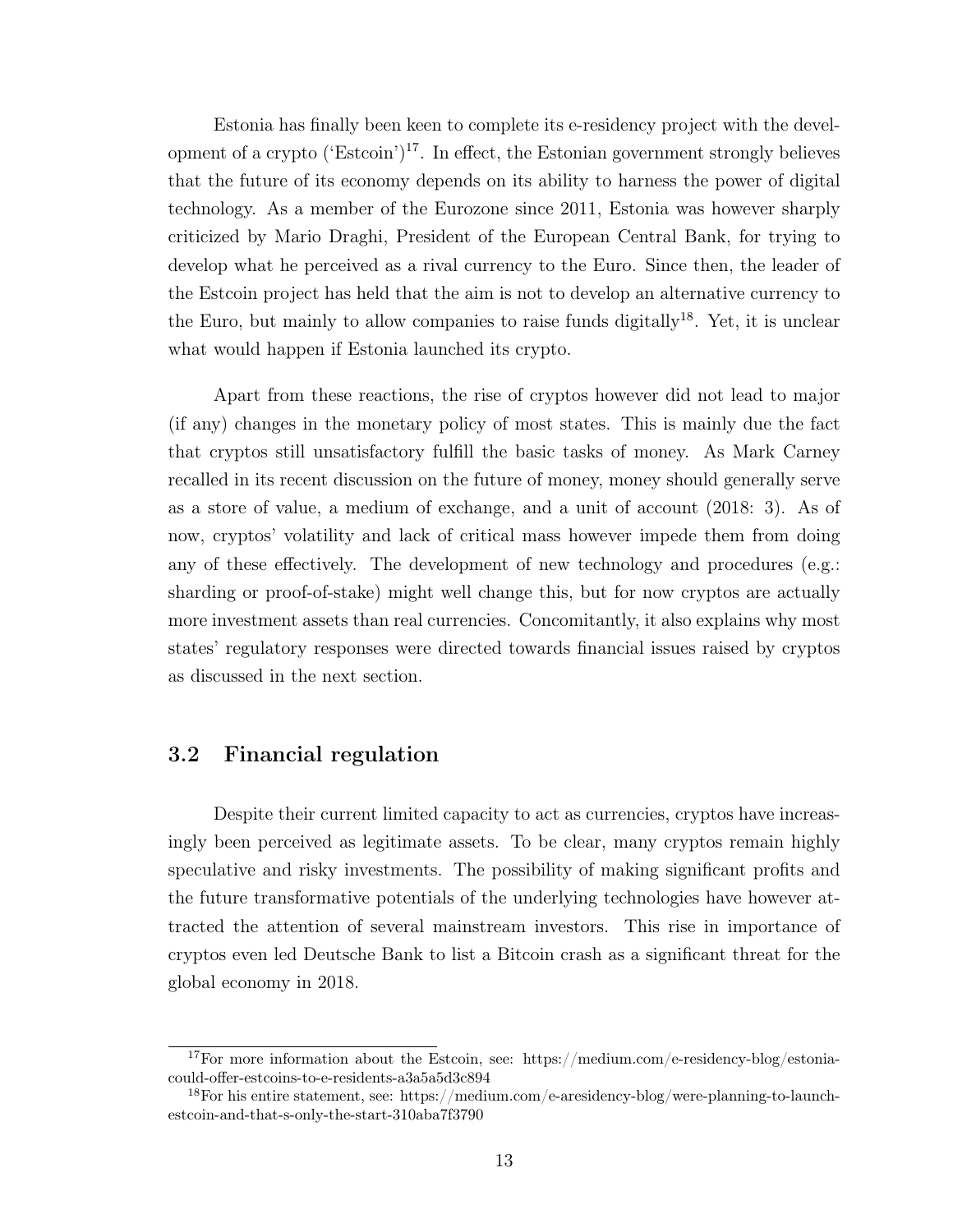As the capitalization of all cryptos still represents less than 1% of global GDP, it is hard to see them as posing a real threat to the stability of the financial system (Carney 2018: 9). Yet, it is inescapable that the decentralization and pseudonymity features of cryptos like Bitcoin make them great tools for money laundering and the financing of illegal activities. Additionally, cryptos pose serious questions of tax evasion and consumer protection. The mostly unregulated nature of crypto trading has notably eased the apparition of scams. Faced with all these issues, governments around the world have again diverged in their policy responses. The latter can however be summed up in three general approaches.

First, some states simply found the gains were not worth the risks. China is a leading example in that respect. As briefly mentioned in the last section, the Chinese government decided to ban crypto exchanges in 2017. As a result, China went from one of the most important crypto market in the world to one of the less in the space of a few months. It is very difficult to assess such changes as we cannot in practice know from where crypto traders come from, but we can still get a good idea by looking at which fiat money is used to buy cryptos. As shown in Figure 4, the share of cryptos bought in Yuan dramatically fell in the course of 2017.



Figure 4: Bitcoin/fiat trade composition by currency (Morgan Stanley Research 2017)

This entire crackdown actually started when the PBOC opened an investigation to see if crypto exchanges had served to finance illegal activities. Again, it is clear that China dislikes the idea of a system which allows private actors to circumvent its rules. Instead of taking any risks, they thus decided to limit as much as possible cryptotrading. As of now, China has probably adopted the most severe attitude towards the financial risks posed by cryptos. Recently, India joined China in its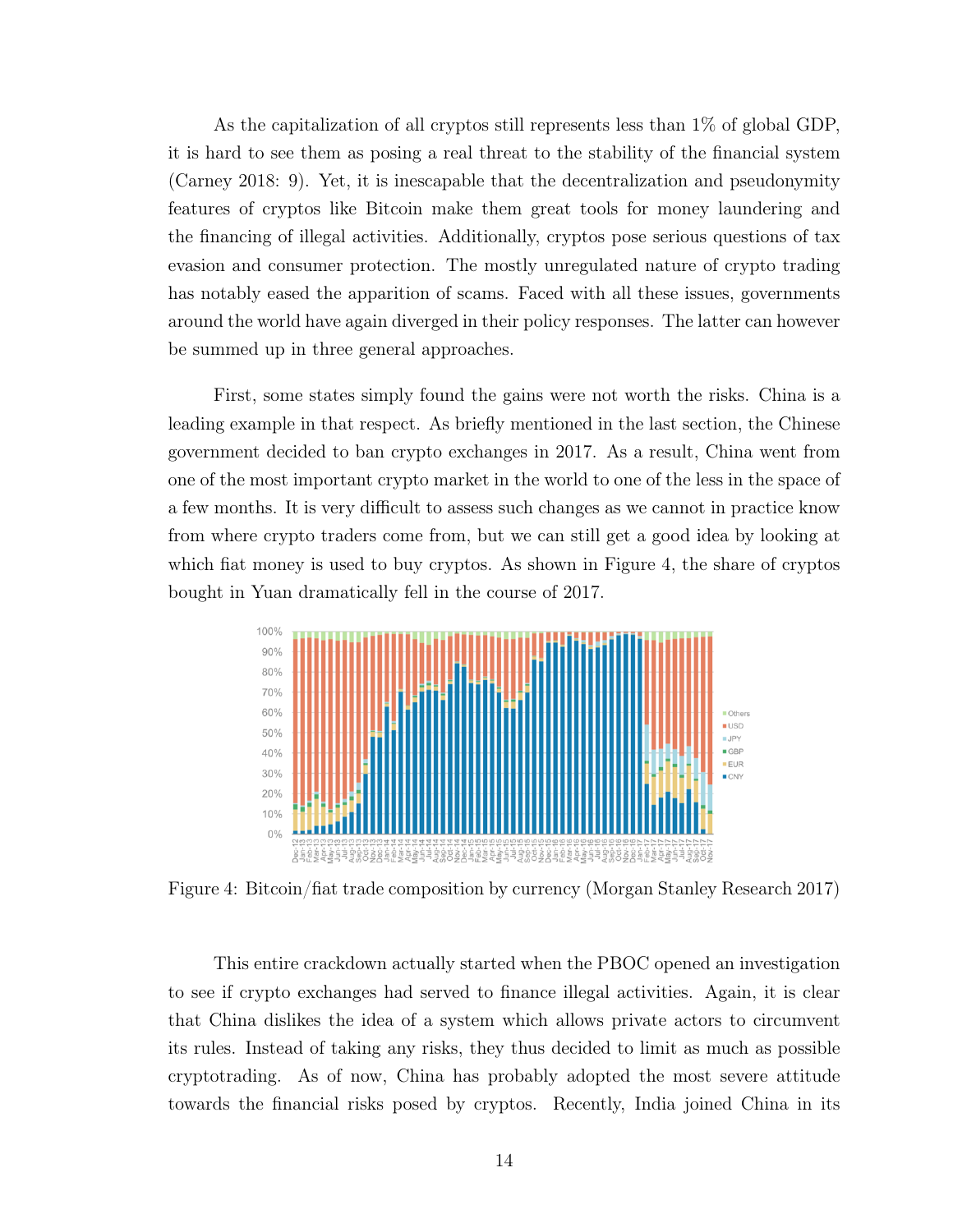suppression of cryptos trading as its Reserve Bank prohibited any entities coming under its purview to offer any form of services to entities dealing cryptos. While it does not mean that crypto trading is banned, this puts a serious constraint on Indian crypto exchanges as they won't be able to use the service of any financial institution from India.

A second approach is not as prohibitive, but still try to limit the impact of cryptos by applying to them the current legal framework. It is probably best exemplified by the approach of the United States. Since China decided to crackdown on crypto trading, the United States have been one of the biggest crypto markets in the world as depicted in Figure 3. This high interest of investor in cryptos unsurprisingly attracted the attention of American regulators. Rather than developing new rules, federal agencies however tried to see how cryptos could work under the purview of the current system. This approach is partly due to the American view that governments should only play a minimal role in the economy and partly because American regulators are still unsure how to approach cryptos. In this context, the main question that American regulators have for now tried to answer was about the legal nature of cryptos.

Traditionally, financial products are divided in two main categories: commodities and securities. While definitions may vary in different jurisdictions, a commodity is generally understood as a good with an intrinsic value (i.e.: gold, silver, oil, wheat, foreign currency, etc.) and a security is a financial instrument showing ownership (i.e.: bond, share, etc.). The importance of the qualification of cryptos according to these two categories is that both are not regulated the same way. In the United States, exchanges selling commodities and securities notably do not have to register with the same federal agency and follow the same precautionary rules. Gains from commodity or security investments are also taxed differently.

While this approach of applying the current legal framework is not without interest, the problem is that it can be difficult to actually implement. The mixed nature of cryptos most notably make them quite hard to categorize. This appeared quite clearly in a recent Senate hearing of the Banking committee where both Chairman of the Security and Commodity Commission maintained that cryptos fell under their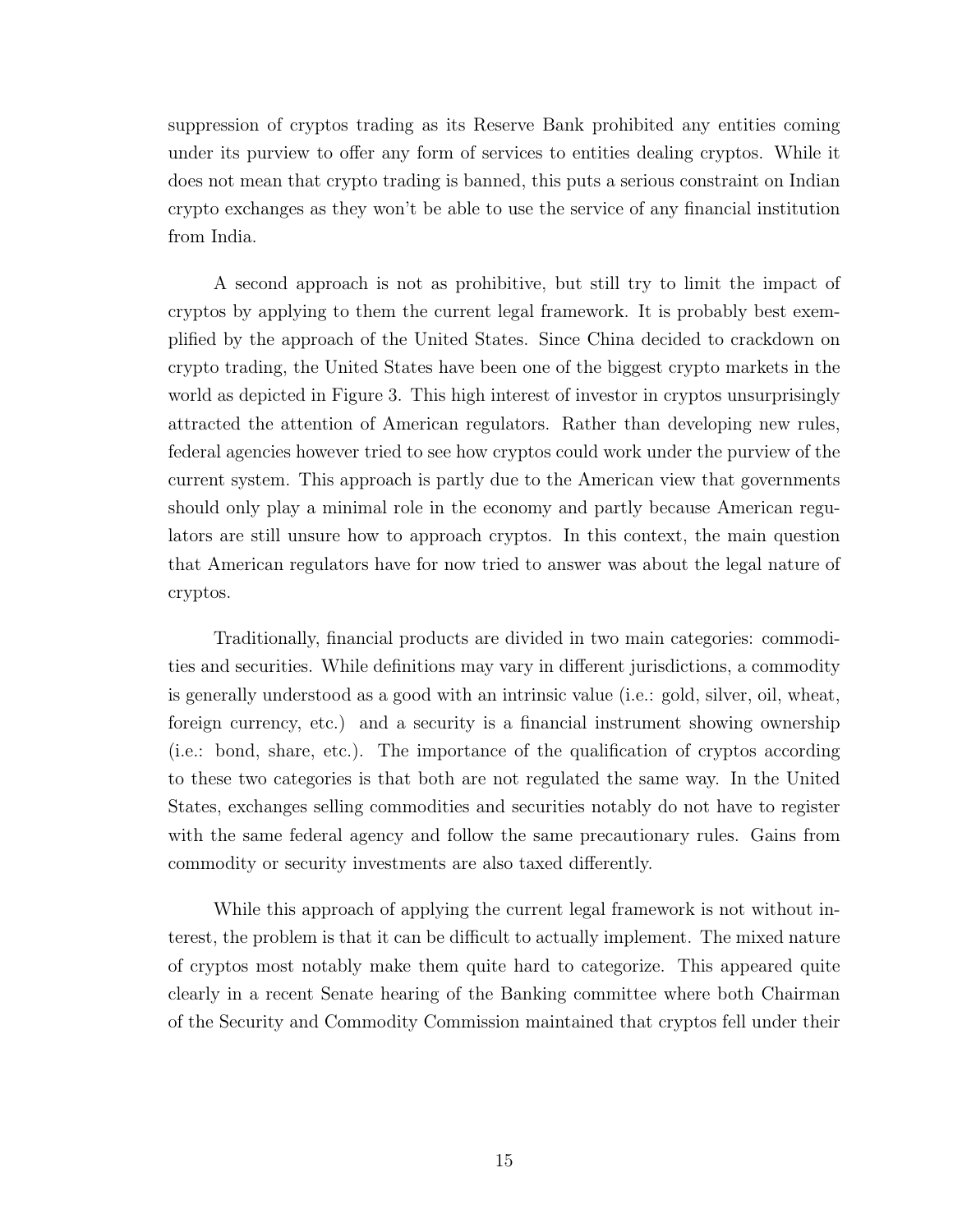jurisdiction<sup>19</sup>. This ambiguous situation creates an opportunity for crypto exchanges and new cryptos to simply not follow the rules of any system. As a matter of fact, in the above-mentioned senate hearing, the Chairman of the Security Commission indicated that no exchanges ever registered with them for the sale of cryptos.

A third approach adopted by some countries tries to fill this hole by developing new rules to govern the trade of cryptos. Canada, Japan, Switzerland and Malta have been leading the way in that respect. Interestingly, Canada was the first country to adopt official rules for cryptos when amending the Proceeds of Crime (Money Laundering) and Terrorist Financing Act in 2014. The amendments actually simply added that crypto exchanges were also obliged to follow this  $Act^{20}$ . This still has major implications as it forces both exchanges established in Canada or dealing with Canadian customers to register with the Financial Transactions and Reports Analysis Centre of Canada and implement an anti-money laundering program. Practically, this means that exchanges have to report suspicious or terrorist activities, report large transactions, verify the identity of its customers, keep digital records of their activities and perform risk assessments. Lacking from this new law is however a definition of crypto.

Japan adopted amendments to its settlement act to also regulate cryptos as mentioned in the last sub-section. Rather than focusing on the money laundering and financing of terrorism issues, the new legal provisions of the Japanese Law were focused on protecting crypto investors. In addition of being obliged to register with Japanese authorities, crypto exchanges must notably take measures to protect their customers' money and privacy. They must also take steps to ensure that no customers confound cryptos with 'real' currencies. This focus on customer protection clearly reflects the fact that Japan was the theater of the bankruptcy of one of the first and largest Bitcoin exchange, Mt. Gox, in 2014.

Switzerland is nowadays eyeing to become the "land of crypto". As such, Swiss regulators have been in the process to develop clear regulations to attract investors in cryptos since 2017. While Switzerland has yet to adopt a new law, its Financial

<sup>&</sup>lt;sup>19</sup>For detailed information about the hearing, see: https://www.banking.senate.gov/hearings/virtualcurrencies-the-oversight-role-of-the-us-securities-and-exchange-commission-and-the-us-commodityfutures-trading-commission

<sup>20</sup>For full amendments to Bill C-31, see: http://www.parl.ca/DocumentViewer/en/41-2/bill/C-31/third-reading/page-347#38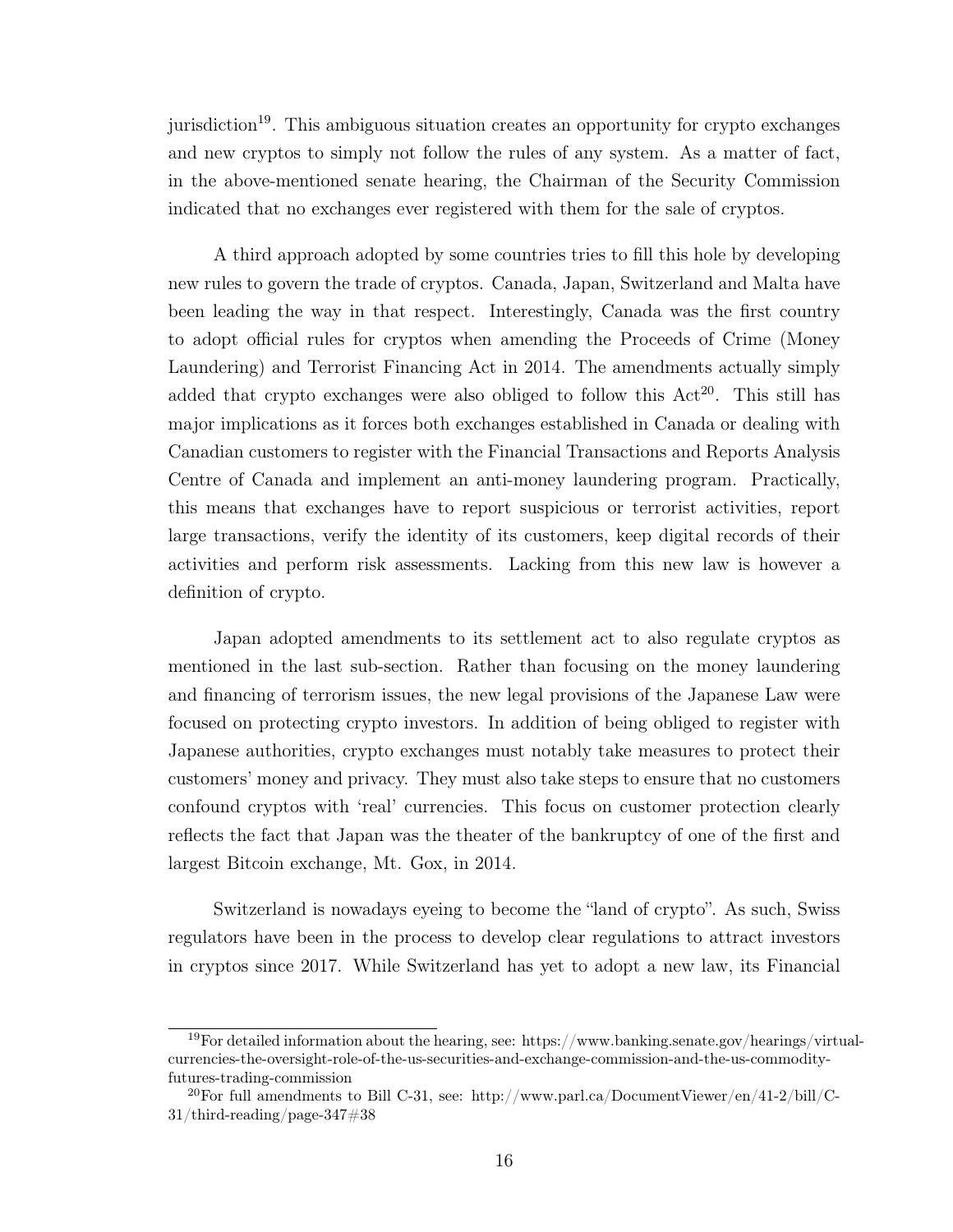Market Supervisory Authority (FINMA) published in February 2018 guidelines for the introduction of new cryptos on exchanges based on its territory. These guidelines give clear indication on how to categorize cryptos and to apply Swiss financial law accordingly. Promoters of new cryptos will notably have to provide the Swiss authorities with various information about their project, including their names, the name of their organization and their partners, the key dates and deadlines, the investors' rights and obligations, etc. As opposed to the approach United States, which also focus on applying the preexisting laws, investors currently have much more certainty in Switzerland.

More recently, Malta also joined the race to attract crypto investments by adopting friendly regulations. More precisely, it plans to adopt three laws aimed at providing legal certainty for crypto exchanges and crypto promoters. While the texts of the final laws have yet to be public, they already had an impact on the crypto ecosystem by leading major exchanges, such as Binance, to relocate their head office in Malta. This contrasts with the adoption of the Bitlicense regulation in 2015 by New York lawmakers<sup>21</sup>, which led exchanges to stop offering services in the state of New York altogether. For many new or small developers, this state regulation was seen as too burdensome and costly. As global regulators are trying to set limit on the development of cryptos, this example highlights the difficulty to do so in a fragmented regulatory system. This is especially the case for economic sectors, which can quickly delocalize their activities, such as digital financial services. The important digital aspect of crypto exchanges should however not blind us to the fact that these companies might not always move as easily as they want. More precisely, the bigger an exchange will be, the more it will have a physical presence (computer, servers, employees, offices, etc.) which will limit its capacity to move easily.

To sum up, we found that three different approaches were adopted by states globally. Some, like China, simply preferred to impede any trading in cryptos from occurring at the moment. Others, like the US, tried to apply their current legal framework to this new phenomenon<sup>22</sup>. Finally, a few went further and adapted their laws to limit the risks posed by cryptos. While different, all these new regulations

 $21$ Even though the U.S. Federal government has yet to adopt a law, New York lawmakers quickly did so as New York status as one of the main financial hub led it to similarly be one of the first crypto hub.

 $^{22}$ As indicated, this federal approach however did not stop state like New York to do adopt new regulations.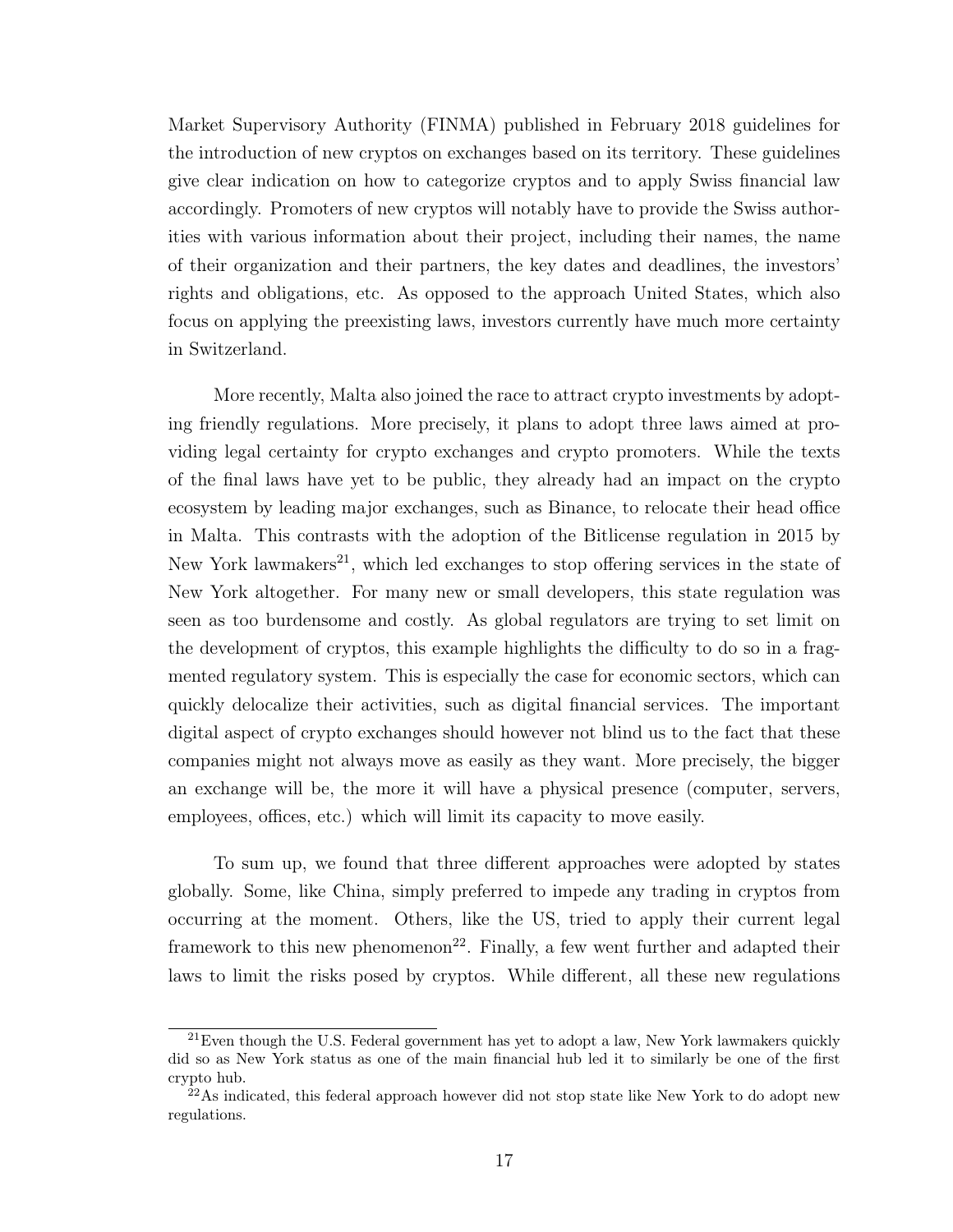have one important element in common. They all focus on intermediary actors, and mainly crypto exchanges. We can obviously expect that this trend will go on in the years to come. In an increasingly decentralized and digital world, it is effectively safe to assume that states will focus their regulatory reactions on actors who act as intermediaries between different systems (financial or others). This actually mirrors the tendency of states to hold liable Internet service providers, which act as important intermediaries between the Internet and the material world. At the same time, the digitization of financial services certainly makes them more difficult to regulate as private companies can threaten regulators to leave unfriendly regulatory space. Global rules are obviously one way to solve this issue, but it is definitely unrealistic to think that such rules could be adopted anytime soon. Competition and diverging interests appear to be simply too strong for a broad consensus to emerge.

## 4 Conclusion

Throughout this research note, we attempted to present an accurate picture of the crypto industry, from its technological origins to the most recent regulatory responses of states. As seen, the birth of Bitcoin was a founding moment of new industry. It set the stage for the development of all the cryptos which appeared in the last couple of years. At the same time, the Bitcoin White Paper did not solve all the issues. The technology behind cryptos still has to be improved to allow its adoption by a critical mass of consumers. Some features, such as the necessary degree of centralization or decentralization of cryptos, are also still heavily debated. As the technology will evolve and resolve its issues, it is clear that cryptos will have an increasingly disruptive impact on the global economy. This fact actually starts to be well understood in the capitals around the world. Regulatory activities on crypto are rising everywhere, motivated by both the monetary and financial implications that this new technology could have in our global economic governance.

While, it is still early to distinguish pure short-term speculation from sound investment, the near future will certainly be very informative on the relations between technological innovations and our economic systems. Indeed, it will be of great interest to see if the regulatory and policy capacities of states will be increasingly constrained by these technologies that certainly challenge their sovereignty. There clearly remains the possibility that they successfully adapt their framework to accommodate these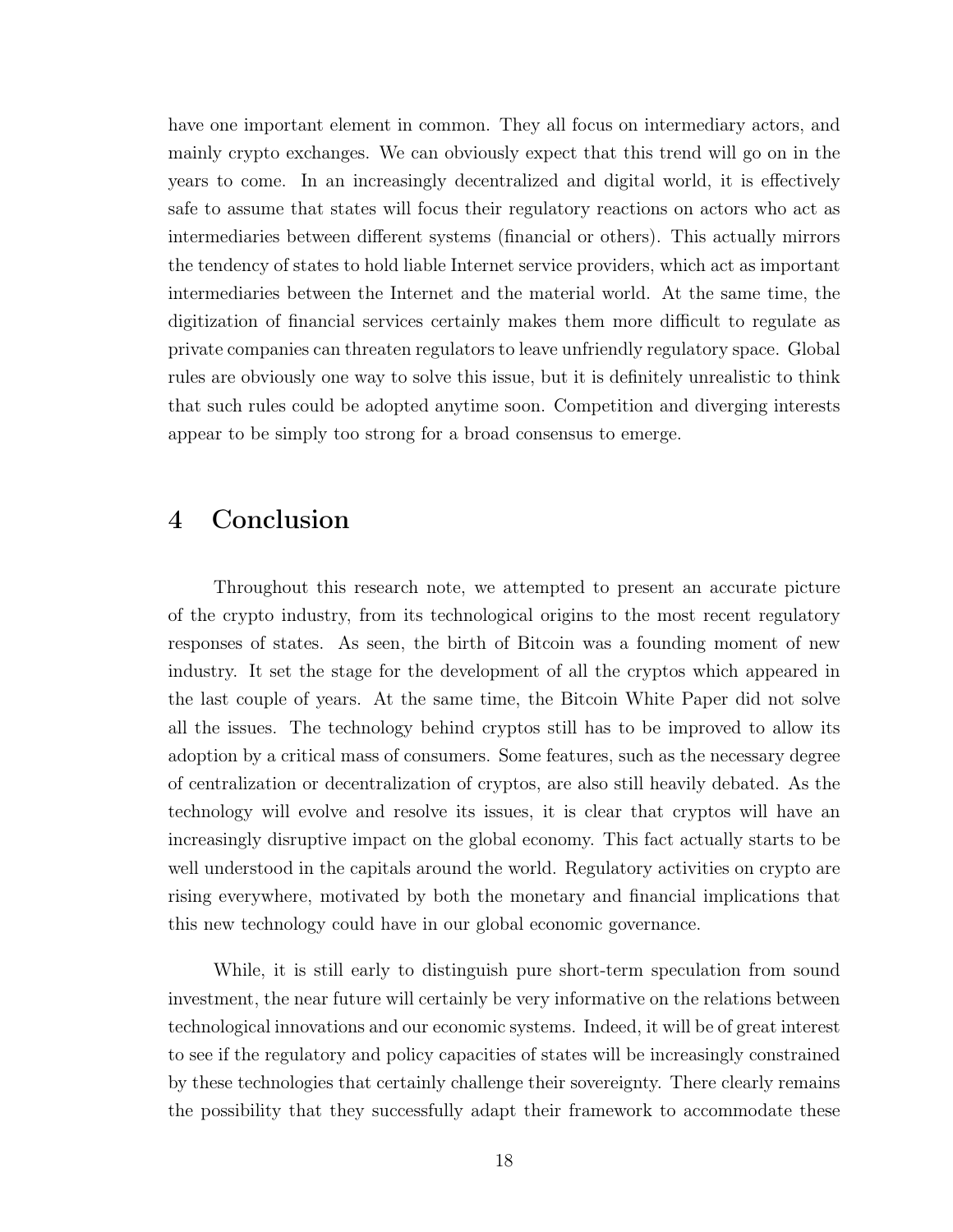new economic players, but they could also significantly lose influence. Similarly, it will be fascinating to see how established private actors, such as banks, will react to the arrival of these new challengers. Will market structure evolve or will the oligopolistic patterns typical of the technological industry repeat itself? All these questions are crucial for crypto as well as for other technologies. This is why any study on these subjects must combine not only good technical knowledge but also sound understanding of social actors and institutions. In the end, technology is nothing without humans.